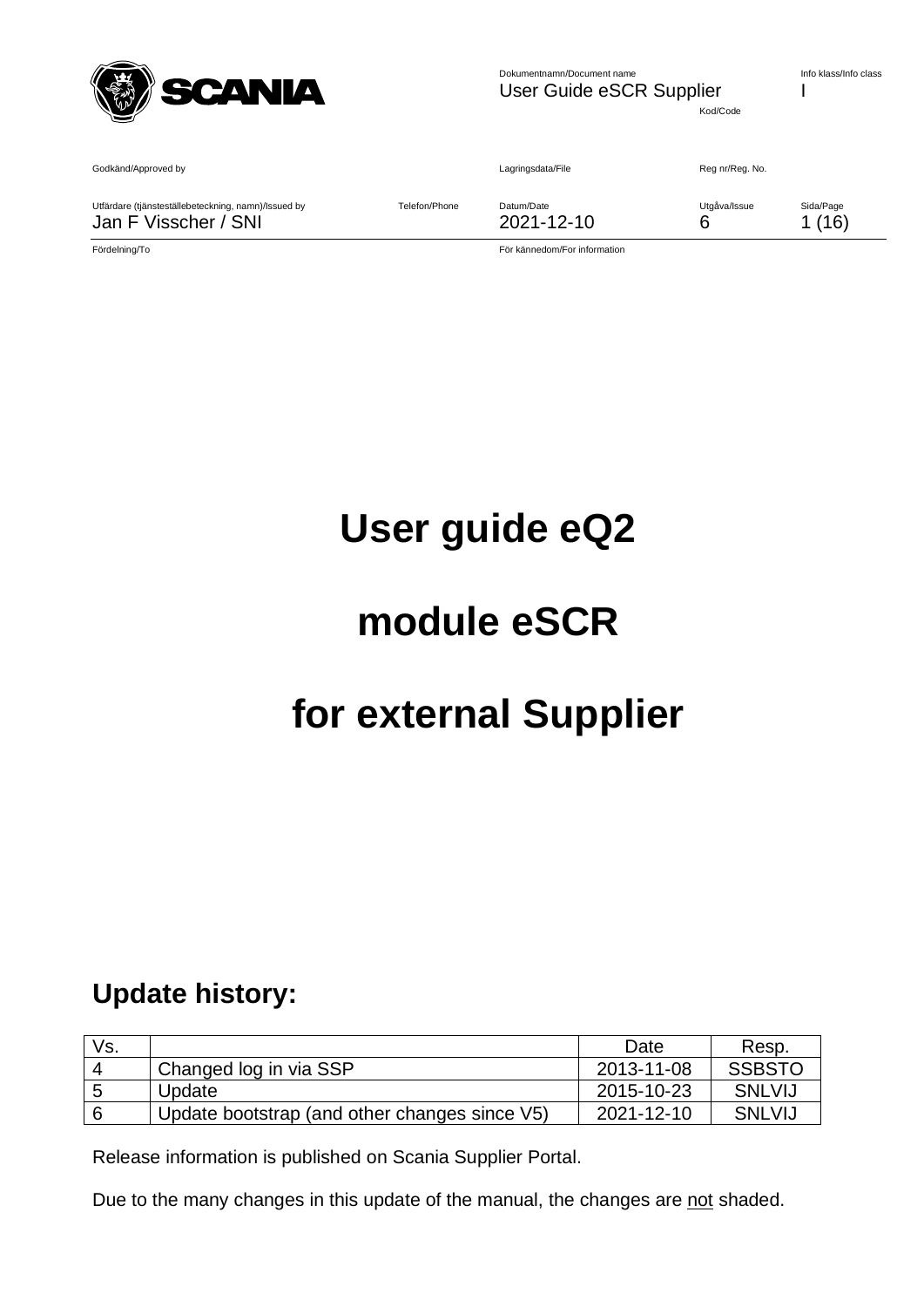

Dokumentnamn/Document name User Guide eSCR Supplier Info klass/Info class  $\overline{1}$ 

Kod/Code

Godkänd/Approved by

Lagringsdata/File

Reg nr/Reg. No.

Utgåva/Issue

 $6\phantom{1}6$ 

Utfärdare (tjänsteställebeteckning, namn)/Issued by Jan F Visscher / SNI

Datum/Date

Sida/Page  $2(16)$ 

Fördelning/To

För kännedom/For information

2021-12-10

# **Index**

Telefon/Phone

<span id="page-1-0"></span>

| 4.1.  |  |
|-------|--|
| 4.2.  |  |
| 4.3.  |  |
| 4.4.  |  |
| 4.5.  |  |
| 4.6.  |  |
| 4.7.  |  |
| 4.8.  |  |
| 4.9.  |  |
| 4.10. |  |
| 4.11. |  |
|       |  |
|       |  |
| 5.1.  |  |
| 5.2.  |  |
|       |  |
| 6.1   |  |
| 6.2.  |  |
|       |  |
| 71    |  |
| 7.2.  |  |
|       |  |
| 8.1.  |  |
|       |  |
|       |  |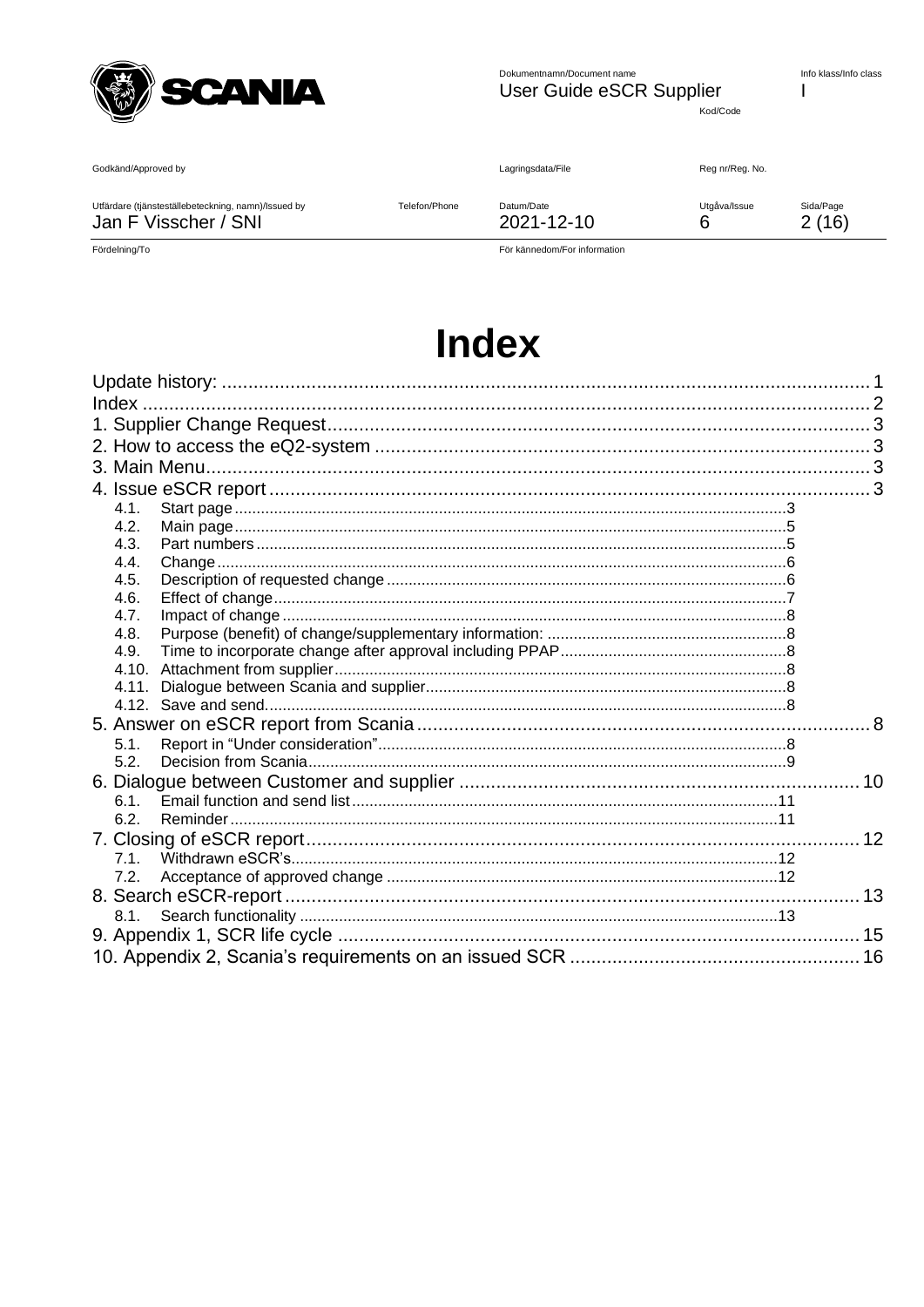

| Godkänd/Approved by                                 |               | Lagringsdata/File | Reg nr/Reg. No. |           |
|-----------------------------------------------------|---------------|-------------------|-----------------|-----------|
| Utfärdare (tjänsteställebeteckning, namn)/Issued by | Telefon/Phone | Datum/Date        | Utgåva/Issue    | Sida/Page |
| Jan F Visscher / SNI                                |               | 2021-12-10        | 6               | 3(16)     |

Fördelning/To För kännedom/For information

# <span id="page-2-0"></span>**1.Supplier Change Request**

All intended changes by Organisations to a product and/or process, used to produce the ordered parts, shall be submitted to Scania in eSCR according to the Scania SCR (Supplier Change Request) procedure.

The SCR shall be accepted (Yes or Yes, On condition) and the PPAP should be updated and approved by Scania in the ePPAP system before deliveries to Scania commence (see also CVS10 - TRATON Customer Requirements).

# <span id="page-2-1"></span>**2.How to access the eQ2-system**

The access giving and log in procedure is described in FAQ on Scania Supplier Portal.

# <span id="page-2-2"></span>**3.Main Menu**

Once you have logged in to the eQ2 system, you will see the main menu (start page).

# <span id="page-2-3"></span>**4.Issue eSCR report**

The supplier is the issuer of an eSCR. The supplier can have several contact persons ("Additional mail receivers") in the system, though they will always have one "Main responsible" for the handling of SCR's. The other contact persons can issue reports and be responsible for the dialogue during the case. All contact persons connected to the module on the "Update contacts" page receive e-mail notifications when the SCR is created, updated or closed.

To issue an eSCR report, the user clicks on "Actions" and "Create New SCR". Continue by filling in the start page.

| EQ <sub>2</sub>      | Home             | Actions $\wedge$ |  | Search/ Update Contacts $\sim$                             | User Guides $\sim$ |
|----------------------|------------------|------------------|--|------------------------------------------------------------|--------------------|
|                      | General informal | Create New SCR   |  |                                                            |                    |
| A new user interface |                  | Notify Customers |  | Q2 is planned to be deployed during quarter 4. Mind that I |                    |

### <span id="page-2-4"></span>**4.1. Start page**

The supplier starts by selecting the responsible Sourcing Manager for the concerned parts. Selectable Buyer Names are only those were the supplier has valid orders with.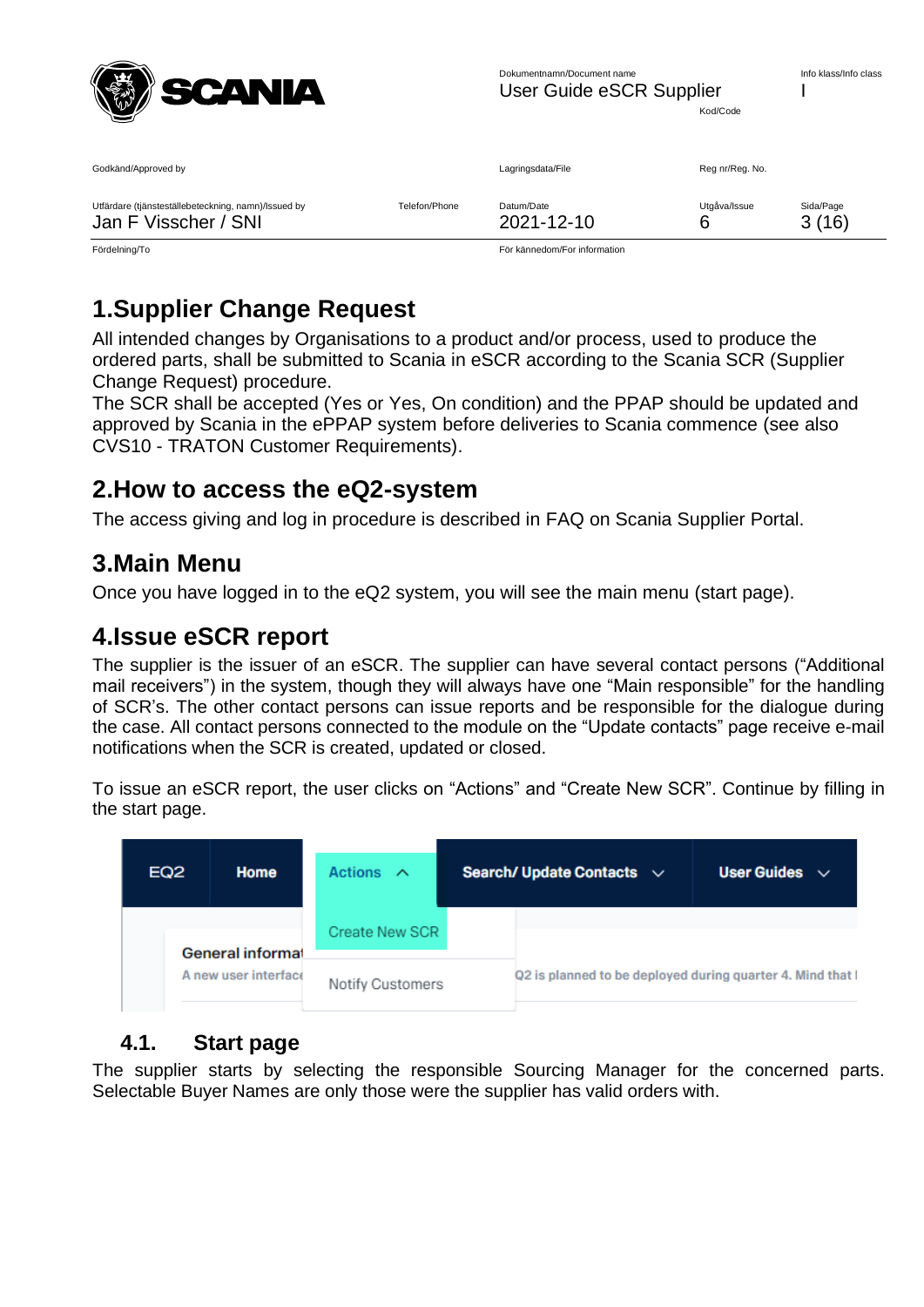

Kod/Code

|                                                                             |               | Lagringsdata/File            | Reg nr/Reg. No.   |                    |
|-----------------------------------------------------------------------------|---------------|------------------------------|-------------------|--------------------|
| Utfärdare (tjänsteställebeteckning, namn)/Issued by<br>Jan F Visscher / SNI | Telefon/Phone | Datum/Date<br>2021-12-10     | Utgåva/Issue<br>6 | Sida/Page<br>4(16) |
| Fördelning/To                                                               |               | För kännedom/For information |                   |                    |
| <b>New SCR</b>                                                              |               |                              |                   |                    |
| <b>Buyer information</b>                                                    |               |                              |                   |                    |
| <b>Buyer name:</b>                                                          |               |                              |                   |                    |
| D65 Daniella Bjälevik Lyhrén<br>$\checkmark$                                |               |                              |                   |                    |
| <b>SQA</b> information                                                      |               |                              |                   |                    |
| SQA name:<br>Q66 Hamidreza Ahmady                                           |               |                              |                   |                    |
| <b>Supplier information</b>                                                 |               |                              |                   |                    |
| <b>Supplier Name:</b>                                                       |               |                              |                   |                    |
|                                                                             |               |                              |                   |                    |
| Supplier No. 4:                                                             |               |                              |                   |                    |
| Su dier No:                                                                 |               |                              |                   |                    |
|                                                                             |               |                              |                   |                    |
| Duns number:                                                                |               |                              |                   |                    |
|                                                                             |               |                              |                   |                    |
| Address:                                                                    |               |                              |                   |                    |
|                                                                             |               |                              |                   |                    |
| City:                                                                       |               |                              |                   |                    |
| Country:                                                                    |               |                              |                   |                    |
|                                                                             |               |                              |                   |                    |
| Phone:                                                                      |               |                              |                   |                    |
| Fax:                                                                        |               |                              |                   |                    |
|                                                                             |               |                              |                   |                    |
| Main contact person at supplier                                             |               |                              |                   |                    |
| Name                                                                        | Phone         |                              | eMail address     |                    |
|                                                                             |               |                              |                   |                    |
| <b>Contact person information</b>                                           |               |                              |                   |                    |
| Mail receiver<br>Name                                                       | Phone         |                              | eMail address     |                    |
| O                                                                           |               |                              |                   |                    |
| $\Box$                                                                      |               |                              |                   |                    |
| $\Box$                                                                      |               |                              |                   |                    |
| $\Box$                                                                      |               |                              |                   |                    |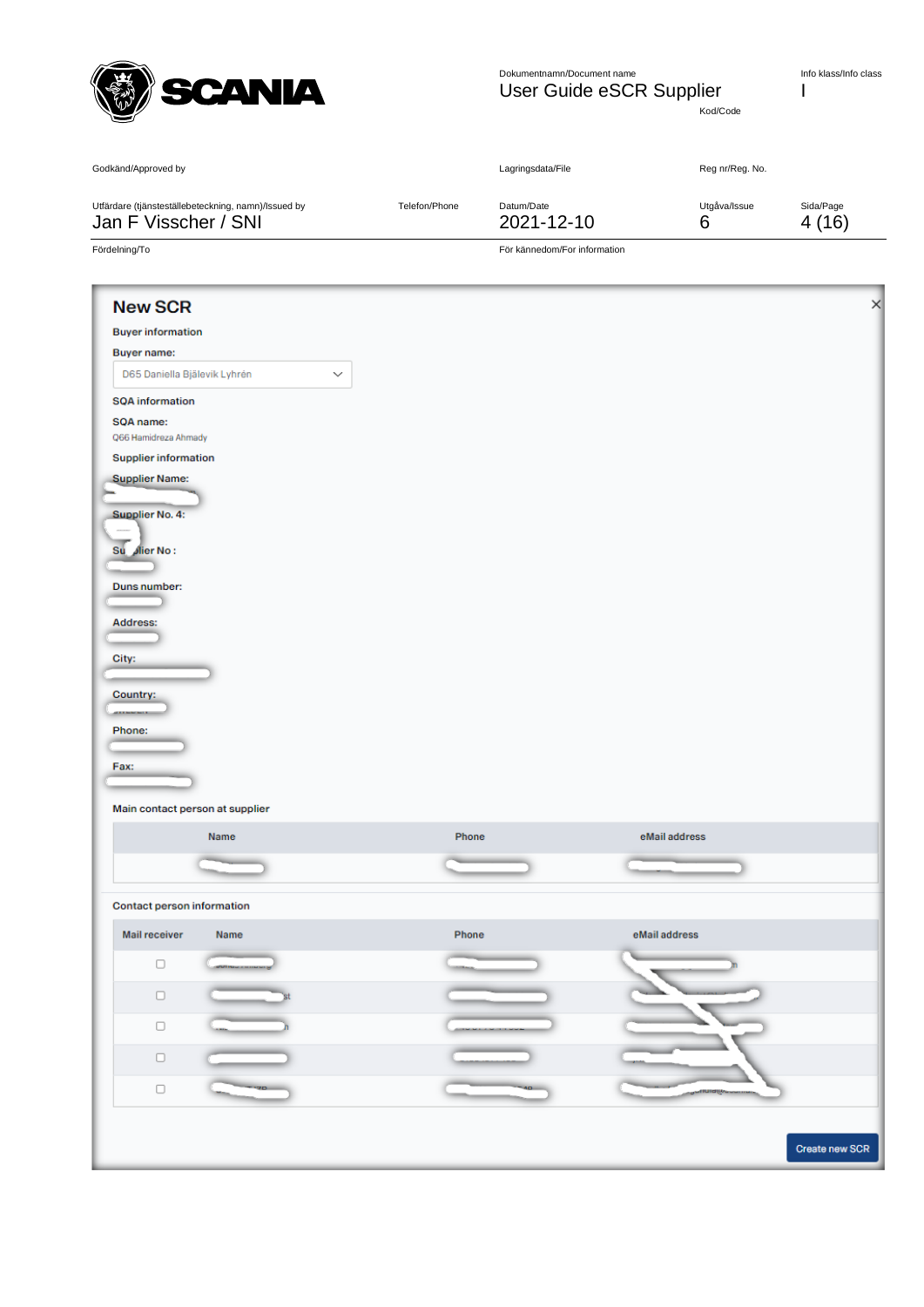

| Godkänd/Approved by                                 |               | Lagringsdata/File | Reg nr/Reg. No. |           |
|-----------------------------------------------------|---------------|-------------------|-----------------|-----------|
| Utfärdare (tjänsteställebeteckning, namn)/Issued by | Telefon/Phone | Datum/Date        | Utgåva/Issue    | Sida/Page |
| Jan F Visscher / SNI                                |               | 2021-12-10        | 6               | 5(16)     |

Fördelning/To För kännedom/For information The issuer at the supplier creates the eSCR report by clicking at the button "Create new SCR". The

<span id="page-4-0"></span>main form will then be shown.

#### **4.2. Main page**

The issuer at the supplier fills in the different text boxes and the different selection boxes that are present in the form, see Picture 3.

#### <span id="page-4-1"></span>**4.3. Part numbers**

The issuer has to select a PRU with consumption and adds the concerned part numbers in the form by filling in the part number one by one in the box "Add Part" and clicking the button "Add". For every part number a row will be added in the form with number, part description and latest ECO number. If there is not a valid order between Scania and the supplier, a failure message ("the part number does not exist for this supplier!)" will be shown directly to the right of the add button. Also a warning appears on top of the form saying "An error occurred. There was an error on the page!". Make sure that the ECO number is the same as it is on the drawing.

| <b>SCR</b>                                               |                         |                                                |                          |                     | $\times$ |
|----------------------------------------------------------|-------------------------|------------------------------------------------|--------------------------|---------------------|----------|
| Pru                                                      |                         |                                                |                          |                     |          |
|                                                          |                         |                                                |                          |                     |          |
|                                                          | $\checkmark$            |                                                |                          |                     |          |
| Report no:                                               |                         | <b>Issuer:</b>                                 |                          | <b>Issued:</b>      |          |
|                                                          |                         | Scania IT IZB<br>+46 (0)8 553 81548            |                          | 2021-12-06 11:00:59 |          |
|                                                          |                         |                                                |                          |                     |          |
| <b>Buyer code:</b><br><b>D65</b>                         |                         | <b>Buyer name:</b><br>Daniella Bjälevik Lyhrén |                          |                     |          |
| <b>SQA Code</b>                                          |                         | <b>SQA Name</b>                                |                          |                     |          |
| Q66                                                      |                         | Hamidreza Ahmady                               |                          |                     |          |
| <b>Supplier Name:</b>                                    |                         | Supplier contact person:                       |                          |                     |          |
| <b>JERES URBEITER</b>                                    |                         |                                                |                          |                     |          |
| <b>Supplier No. 4:</b>                                   |                         |                                                |                          |                     |          |
|                                                          |                         |                                                |                          |                     |          |
| <b>Supplier No:</b>                                      |                         |                                                |                          |                     |          |
| Duns number:                                             |                         |                                                |                          |                     |          |
|                                                          |                         |                                                |                          |                     |          |
| <b>Address:</b>                                          |                         |                                                |                          |                     |          |
|                                                          |                         |                                                |                          |                     |          |
| <b>Add Part</b>                                          |                         |                                                |                          |                     |          |
|                                                          |                         |                                                |                          |                     |          |
|                                                          | Add                     |                                                |                          |                     |          |
|                                                          |                         |                                                |                          |                     |          |
| <b>Part Number</b>                                       | <b>Part Description</b> |                                                | <b>Latest ECO Number</b> |                     | Remove   |
| 0800020                                                  | Stud M6x25              |                                                | 621202                   |                     | Remove   |
|                                                          |                         |                                                |                          |                     |          |
| Change:                                                  |                         | Type of change:                                |                          |                     |          |
| $\Box$ Design (Technical specification)                  |                         | (See PPAP manual 4 <sup>th</sup> edition)      |                          |                     |          |
| $\Box$ Process<br>$\Box$ Other                           |                         |                                                | $\checkmark$             |                     |          |
|                                                          |                         |                                                |                          |                     |          |
| $\Box$ Suppliers process<br>$\Box$ Sub suppliers process |                         | Name of sub supplier:                          |                          |                     |          |
|                                                          |                         |                                                |                          |                     |          |
| Description of requested change:                         |                         |                                                |                          |                     |          |
|                                                          |                         |                                                |                          |                     |          |
|                                                          |                         |                                                |                          |                     |          |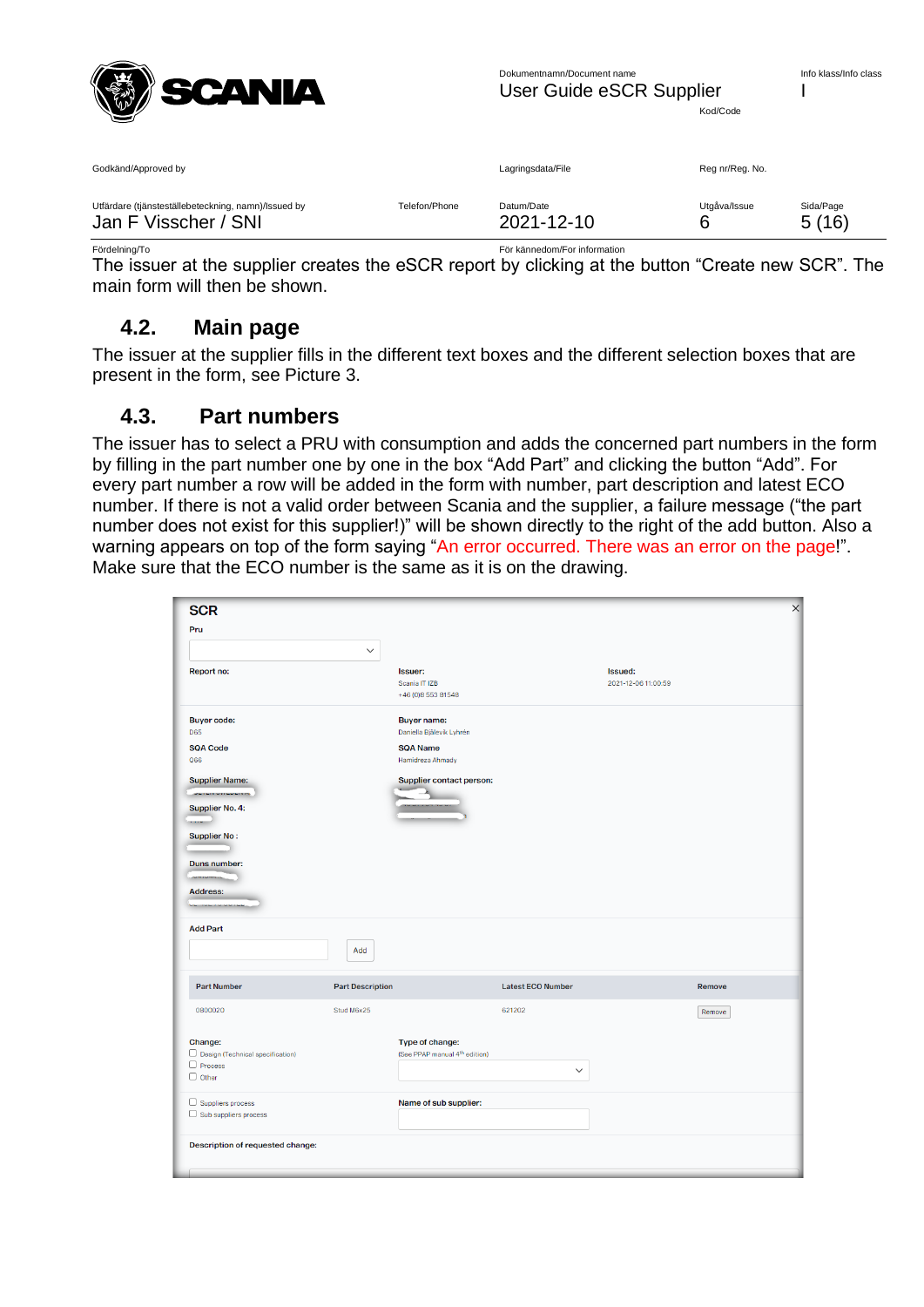

| Reg nr/Reg. No.<br>Godkänd/Approved by<br>Lagringsdata/File<br>Utfärdare (tjänsteställebeteckning, namn)/Issued by<br>Sida/Page<br>Telefon/Phone<br>Utgåva/Issue<br>Datum/Date<br>6(16)<br>Jan F Visscher / SNI<br>2021-12-10<br>6 | Fördelning/To | För kännedom/For information |  |  |
|------------------------------------------------------------------------------------------------------------------------------------------------------------------------------------------------------------------------------------|---------------|------------------------------|--|--|
|                                                                                                                                                                                                                                    |               |                              |  |  |
|                                                                                                                                                                                                                                    |               |                              |  |  |

<span id="page-5-0"></span>

#### **4.4. Change**

Continue to fill in the eSCR report by defining if the change concerns a design or a process change. (Other change is not a valid option and will be removed from the system). One or both boxes can be marked. Type of change needs to be selected from a drop down.

The issuer of the eSCR shall also specify under "Change" if the requested change will be done in the supplier process and/or in a sub suppliers process. If the change concerns a sub supplier the name of the sub supplier has to be written in the textbox "Name of sub supplier".

#### <span id="page-5-1"></span>**4.5. Description of requested change**

In this text box a description of the requested change is added. Use the document "Scania's requirements on an issued SCR" for the next chapters. You can find it on Scania Supplier Portal (SSP).

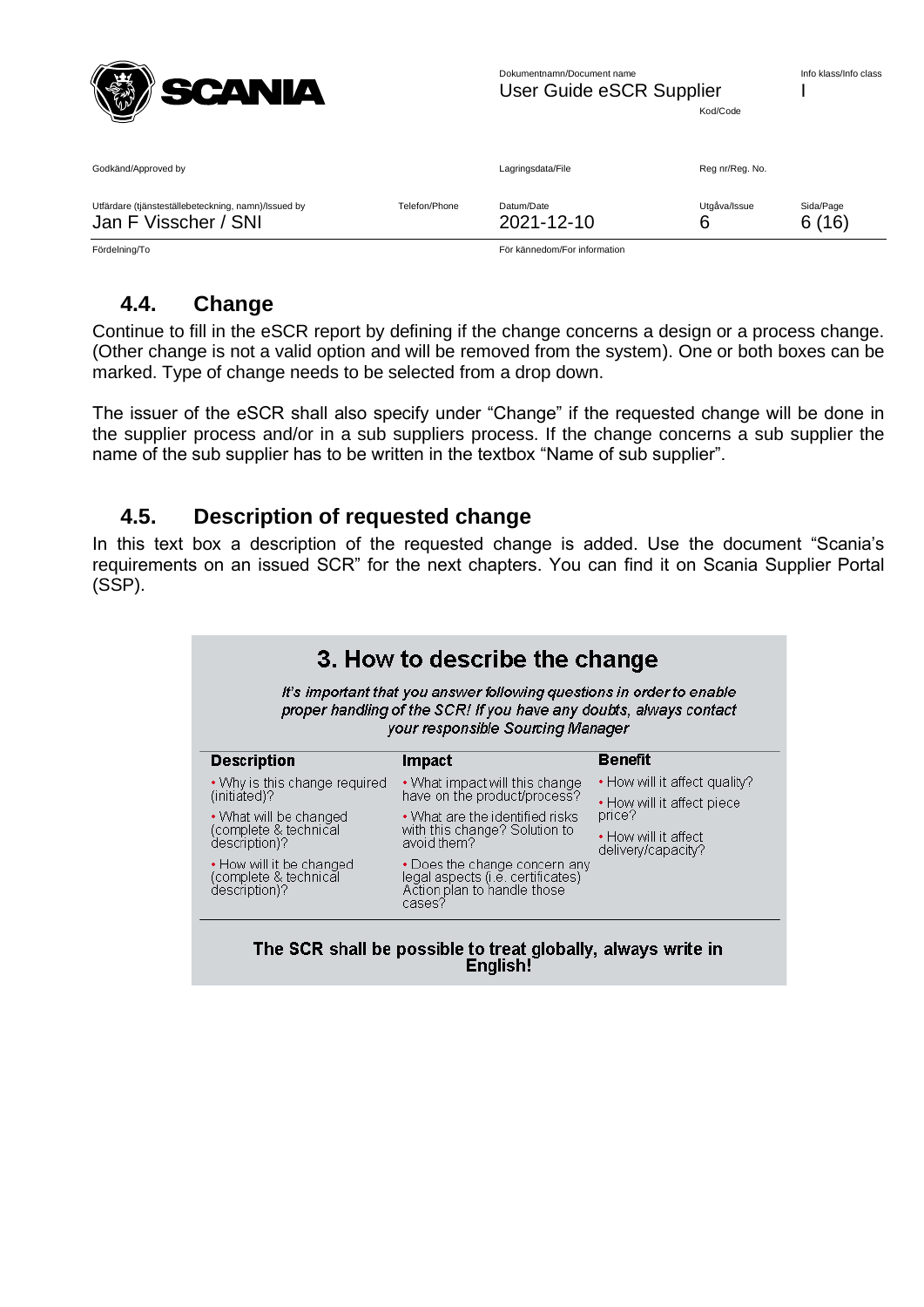

Effect of change: **Tooling cost:** 

Part price change: @

Impact of change:

2000 characters left

2000 characters left

Purpose (benifit) of change/supplementary information:

Time to incorporate change of approval (including PPAP):

Dokumentnamn/Document name Info klass/Info class User Guide eSCR Supplier I

Other

Component Certificate:

 $\checkmark$ 

 $\checkmark$ 

 $\bar{\vee}$ 

 $\checkmark$ 

Kod/Code

| Godkänd/Approved by                                                         |               | Lagringsdata/File            | Reg nr/Reg. No.   |                     |  |
|-----------------------------------------------------------------------------|---------------|------------------------------|-------------------|---------------------|--|
| Utfärdare (tjänsteställebeteckning, namn)/Issued by<br>Jan F Visscher / SNI | Telefon/Phone | Datum/Date<br>2021-12-10     | Utgåva/Issue<br>6 | Sida/Page<br>7 (16) |  |
| Fördelning/To                                                               |               | För kännedom/For information |                   |                     |  |
|                                                                             |               |                              |                   |                     |  |
| Description of requested change:                                            |               |                              |                   |                     |  |
|                                                                             |               |                              |                   |                     |  |
|                                                                             |               |                              |                   |                     |  |
| soon. Aharastare laft                                                       |               |                              |                   |                     |  |

**Quality:** 

Interchangeability:

 $\backsim$ 

 $\%$ 

| 2000 characters left                                                                                                         |           |  |                                     |  |  |  |
|------------------------------------------------------------------------------------------------------------------------------|-----------|--|-------------------------------------|--|--|--|
| Attachment from supplier: (Allowed file types: .doc .docx .xls .xlsx.ppt .pptx.pdf .jpeg .jpg .bmp .txt .gif .png .wmv .mov) |           |  |                                     |  |  |  |
| (Files must be less than 20 MB)                                                                                              |           |  |                                     |  |  |  |
| Choose File No file chosen                                                                                                   | Add       |  |                                     |  |  |  |
| Dialogue between Customer and supplier:                                                                                      |           |  |                                     |  |  |  |
|                                                                                                                              |           |  |                                     |  |  |  |
| 2000 characters left                                                                                                         |           |  |                                     |  |  |  |
|                                                                                                                              |           |  |                                     |  |  |  |
| Close case:                                                                                                                  | Reminder: |  |                                     |  |  |  |
|                                                                                                                              |           |  | Email                               |  |  |  |
| Close case                                                                                                                   | Reminder  |  | E-mail in deviation                 |  |  |  |
|                                                                                                                              |           |  | the contract of the contract of the |  |  |  |

#### <span id="page-6-0"></span>**4.6. Effect of change**

Mark with "Yes" or "No" if the change will affect tooling cost, quality, other, component certificate, quality, interchangeability or part price change (%).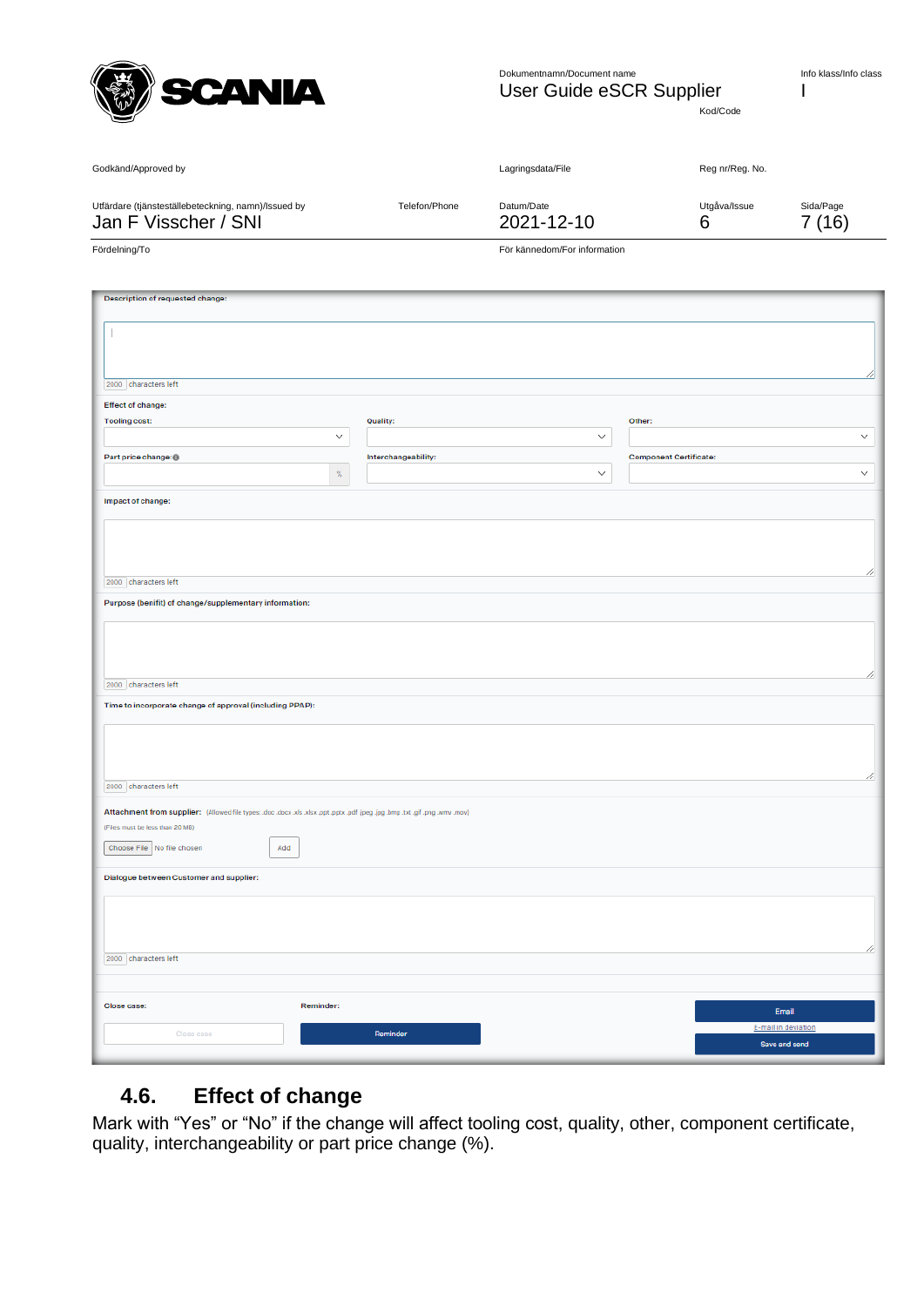

| Godkänd/Approved by                                                         |               | Lagringsdata/File        | Reg nr/Reg. No. |                    |
|-----------------------------------------------------------------------------|---------------|--------------------------|-----------------|--------------------|
| Utfärdare (tjänsteställebeteckning, namn)/Issued by<br>Jan F Visscher / SNI | Telefon/Phone | Datum/Date<br>2021-12-10 | Utgåva/Issue    | Sida/Page<br>8(16) |

#### <span id="page-7-0"></span>Fördelning/To För kännedom/For information **4.7. Impact of change**

Describe the impact of the requested change. What does it mean for supplier or in sub supplier's process?

### <span id="page-7-1"></span>**4.8. Purpose (benefit) of change/supplementary information:**

Describe what benefit the requested change will give, both to the supplier and to Scania. If there is any additional relevant information that can be shared it can be added here.

#### <span id="page-7-2"></span>**4.9. Time to incorporate change after approval including PPAP**

Define or estimate how long time it will take to implement the changes after the eSCR has been approved. Do not forget to include the time it takes to update the PPAP documents and get an approval of the PSW from Scania.

#### <span id="page-7-3"></span>**4.10. Attachment from supplier**

Push the "Browse" button and find the file on your network. After that press "Add" button to attach the file to the form. To save it, it is necessary to press the button "Save and Send" otherwise the change will not be stored. The maximum file size is 20 MB and the allowed file types are mentioned in the form.

#### <span id="page-7-4"></span>**4.11. Dialogue between Scania and supplier**

This is the box for questions and comments to Scania. It will be possible to add text as long as the report is opened. Scania will use the same field for answers and comments. Every note that is added will be saved together with date, time and user name. This field can also be used when the SCR is in "Under Consideration" mode.

#### <span id="page-7-5"></span>**4.12. Save and send.**

Does the SCR fulfill the requirements in the document "Scania's requirements on an issued SCR" which can be found on Scania Supplier Portal? When Yes, finalize the eSCR issuing report by clicking the button "Save and send". Information (email) will be sent to the responsible Sourcing Manager, chosen on the start page, and to all other connected people at the supplier and Scania.

# <span id="page-7-6"></span>**5.Answer on eSCR report from Scania**

The responsible Sourcing Manager will get information regarding the new eSCR reported by email. After reading it through there is a possibility for the Sourcing Manager and the SQA to ask questions to the issuer in the text box "Dialogue between Scania and supplier".

### <span id="page-7-7"></span>**5.1. Report in "Under consideration"**

When the Sourcing Manager has understood the requested change, the SCR can be put in status "Under consideration". This is done after the Sourcing Manager and the SQA agree on that the SCR fulfills "Scania's requirements on an issued SCR". The report will be in "Under consideration" as long as the Sourcing Manager is handling the case. When Scania has an answer to the request, the Sourcing Manager will add the decision in the report. When an eSCR is under consideration everyone that opens the report will see a text in top of the form that says "Under consideration!".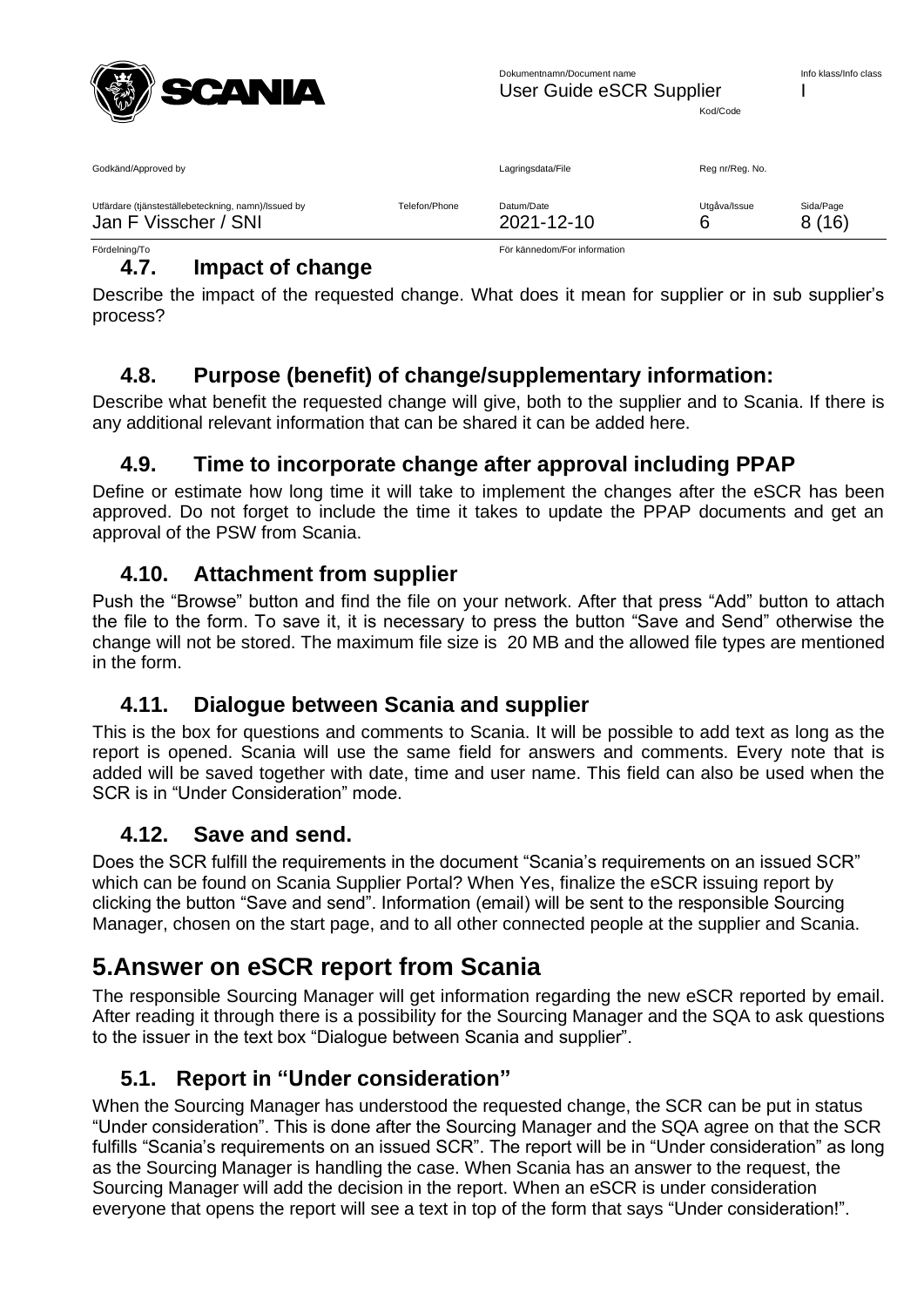

| Godkänd/Approved by                                                         |               | Lagringsdata/File            | Reg nr/Reg. No. |                    |
|-----------------------------------------------------------------------------|---------------|------------------------------|-----------------|--------------------|
| Utfärdare (tjänsteställebeteckning, namn)/Issued by<br>Jan F Visscher / SNI | Telefon/Phone | Datum/Date<br>2021-12-10     | Utgåva/Issue    | Sida/Page<br>9(16) |
| Fördelning/To                                                               |               | För kännedom/For information |                 |                    |

When a report is "Under consideration" there is no possibility for the supplier to change any of the information in the report. If there is a need to change or add information when the eSCR is under consideration, the responsible Sourcing Manager must be contacted so that the report can be reopened. The box "Dialogue between Scania and supplier" can always be used even when the SCR report is "Under consideration".

#### <span id="page-8-0"></span>**5.2. Decision from Scania**

When Scania has taken a decision, the Sourcing Manager will fill in a decision in the concerned report. The report will be locked for updates for the supplier after a decision is taken and reported in the eSCR report. The dialogue box can however still be used. The Sourcing Manager can add information in the eSCR form without taking a decision. There are several different boxes for information that can be used by Scania to inform the supplier about what is happening with the eSCR. Among these are new order numbers, PPAP documents, etc.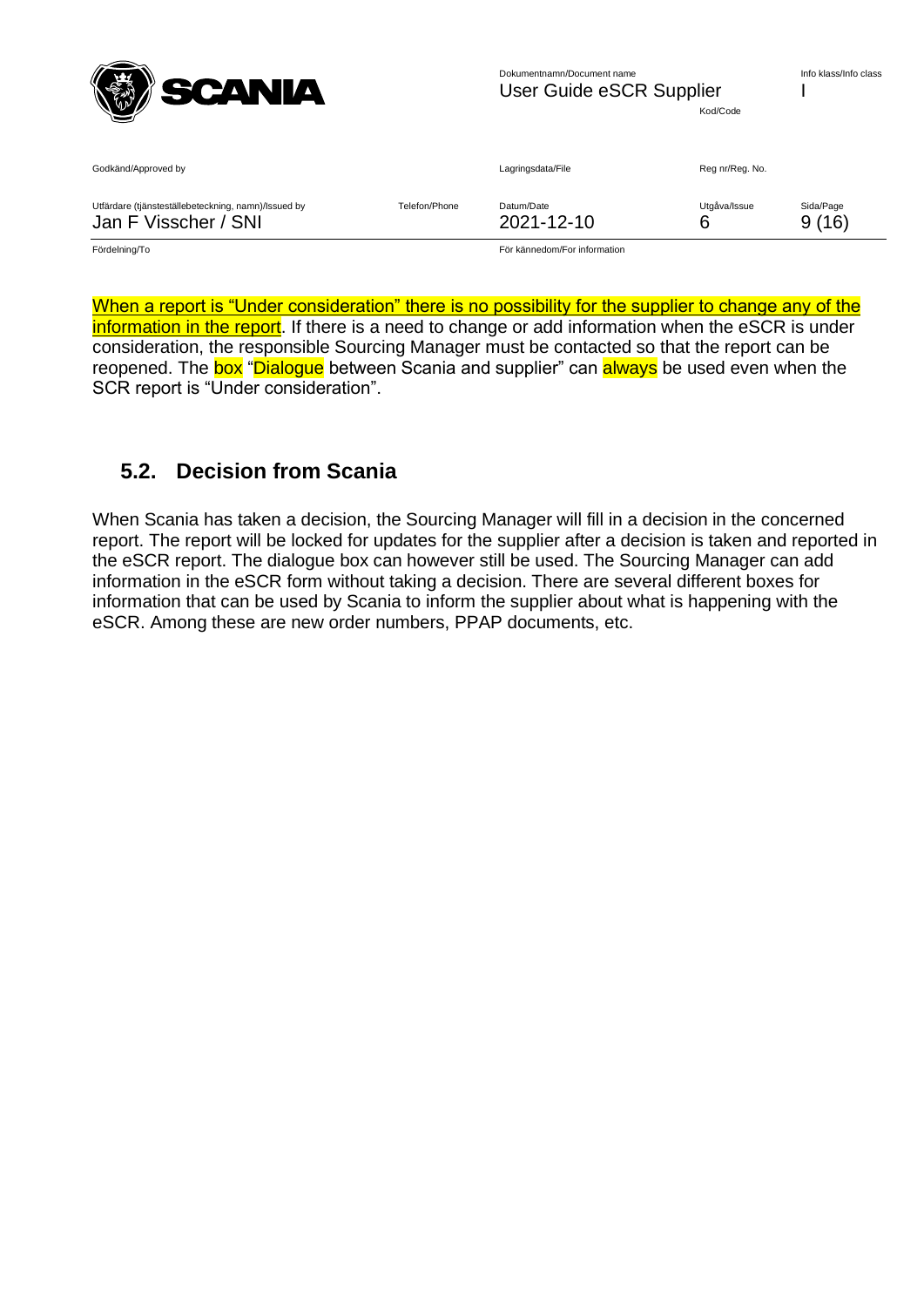

Kod/Code

| Godkänd/Approved by                                                                                                                                                        |                                     | Lagringsdata/File            | Reg nr/Reg. No.   |                                      |
|----------------------------------------------------------------------------------------------------------------------------------------------------------------------------|-------------------------------------|------------------------------|-------------------|--------------------------------------|
| Utfärdare (tjänsteställebeteckning, namn)/Issued by<br>Jan F Visscher / SNI                                                                                                | Telefon/Phone                       | Datum/Date<br>2021-12-10     | Utgåva/Issue<br>6 | Sida/Page<br>10(16)                  |
| Fördelning/To                                                                                                                                                              |                                     | För kännedom/For information |                   |                                      |
| Dialogue between Customer and supplier:                                                                                                                                    |                                     |                              |                   |                                      |
| 1410_Åsa; 2021-07-02 09:19:13                                                                                                                                              |                                     |                              |                   |                                      |
|                                                                                                                                                                            |                                     |                              |                   |                                      |
| 2000 characters left                                                                                                                                                       |                                     |                              |                   |                                      |
| Under Consideration: @                                                                                                                                                     |                                     |                              |                   |                                      |
|                                                                                                                                                                            | $\checkmark$                        |                              |                   |                                      |
| <b>Decision Taken</b>                                                                                                                                                      |                                     |                              |                   |                                      |
| Decision:<br><b>SCR</b> accepted:                                                                                                                                          |                                     |                              |                   |                                      |
| Yes, On condition                                                                                                                                                          | $\checkmark$                        |                              |                   |                                      |
| Daniella Bjälevik Lyhrén<br>2021-07-05 08:44:36                                                                                                                            |                                     |                              |                   |                                      |
| SCR accepted with conditions that:                                                                                                                                         |                                     |                              |                   |                                      |
| DBJBUX; 2021-07-05 08:45:17<br>New PPAP documentation needed.                                                                                                              |                                     |                              |                   |                                      |
| Design change:                                                                                                                                                             | Process change:                     |                              |                   |                                      |
| Responsible:                                                                                                                                                               | Responsible:                        |                              |                   |                                      |
|                                                                                                                                                                            | Daniella Bjälevik Lyhrén            |                              |                   |                                      |
| Department:                                                                                                                                                                | Department:                         |                              |                   |                                      |
|                                                                                                                                                                            | <b>SGC</b>                          |                              |                   |                                      |
| PCR needed:<br>No                                                                                                                                                          | PCR number in FRAS:<br>$\checkmark$ |                              |                   |                                      |
|                                                                                                                                                                            |                                     |                              |                   |                                      |
| Scania ECO required:                                                                                                                                                       | ECO-No / Change No:                 |                              |                   |                                      |
|                                                                                                                                                                            | $\checkmark$                        |                              |                   |                                      |
| New order needed:                                                                                                                                                          | Order number:                       |                              |                   |                                      |
| Yes                                                                                                                                                                        | $\checkmark$<br>1173491             |                              |                   |                                      |
| New PPAP required:                                                                                                                                                         | Request for new PPAP - order nr.:   |                              |                   |                                      |
| Yes                                                                                                                                                                        | 1173492<br>$\checkmark$             |                              |                   |                                      |
| Documents to submit (From 11 June, 2007: According to 4th Edition)                                                                                                         |                                     |                              |                   |                                      |
| $\Box$ 1 $\Box$ 2 $\Box$ 3 $\Box$ 4 $\Box$ 5 $\Box$ 6 $\Box$ 7 $\Box$ 8 $\Box$ 9 $\Box$ 10 $\Box$ 11 $\Box$ 12 $\Box$ 13 $\Box$ 14 $\Box$ 15 $\Box$ 16 $\Box$ 17 $\Box$ 18 |                                     | Check all                    |                   |                                      |
| Scania EFR required:                                                                                                                                                       | <b>EFR number in FRAS:</b>          |                              |                   |                                      |
|                                                                                                                                                                            | $\checkmark$                        |                              |                   |                                      |
| <b>Attachment from Scania</b>                                                                                                                                              |                                     |                              |                   |                                      |
|                                                                                                                                                                            |                                     |                              |                   |                                      |
| Close case:<br>Reminder:                                                                                                                                                   |                                     |                              |                   | Email                                |
| Close case                                                                                                                                                                 | Reminder                            |                              |                   | E-mail in deviation<br>Save and send |
|                                                                                                                                                                            |                                     |                              |                   |                                      |

### <span id="page-9-0"></span>**6.Dialogue between Customer and supplier**

Both the supplier and Scania have the possibility to ask questions to each other during the time a report is open in the eSCR system. This is done in the text box "Dialogue between Scania and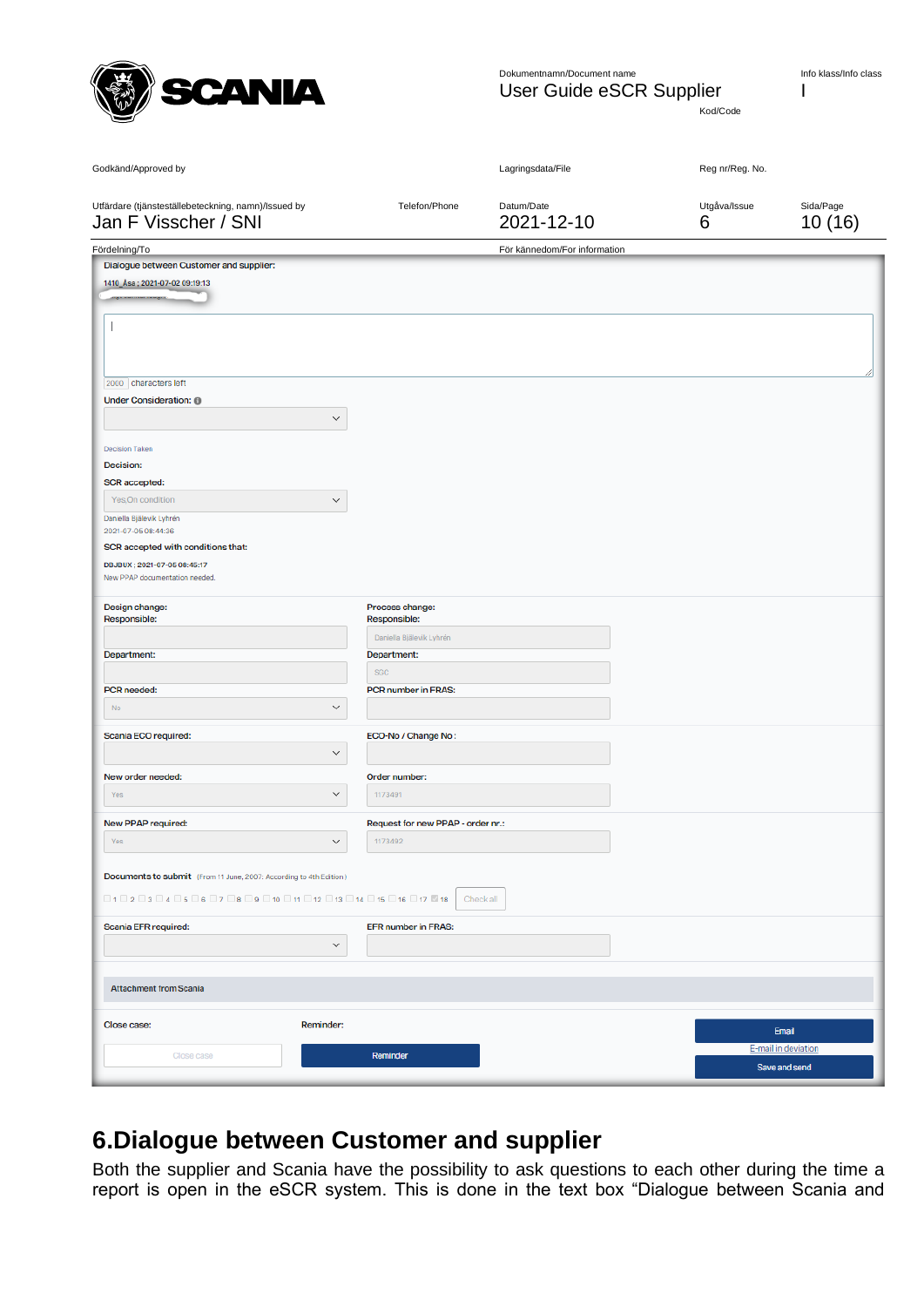

| Godkänd/Approved by                                 |               | Lagringsdata/File | Reg nr/Reg. No. |           |
|-----------------------------------------------------|---------------|-------------------|-----------------|-----------|
| Utfärdare (tjänsteställebeteckning, namn)/Issued by | Telefon/Phone | Datum/Date        | Utgåva/Issue    | Sida/Page |
| Jan F Visscher / SNI                                |               | 2021-12-10        | 6               | 11(16)    |

Fördelning/To För kännedom/For information

supplier". All notes added in this box will be saved in the system and visualized above the textbox with date, time and name of people that wrote the note.

#### <span id="page-10-0"></span>**6.1. Email function and send list**

When a report is updated, notification mails are send to the users at the supplier which were updated in the contact window and shown marked in the Email box below.

| $\overline{\mathcal{L}}$ |                                 |                                                                                                                                                                                          |
|--------------------------|---------------------------------|------------------------------------------------------------------------------------------------------------------------------------------------------------------------------------------|
|                          | jfvisscher a__                  |                                                                                                                                                                                          |
| V                        |                                 | Dscania.com                                                                                                                                                                              |
|                          | list under the concerned Module | Email notifications send to/received by additional mail receivers can be stopped or started<br>by the local administrator by deleting or adding the concerned person from/to the mailing |
|                          | Save and close                  | Cancel                                                                                                                                                                                   |

#### <span id="page-10-1"></span>**6.2. Reminder**

Every user of the system can set personal reminders connected to the specific open reports. For example, if Scania has promised an answer within two weeks a reminder can be set two weeks ahead. The reminders are an email including a link to the concerned report and with a message as reminder text to the user.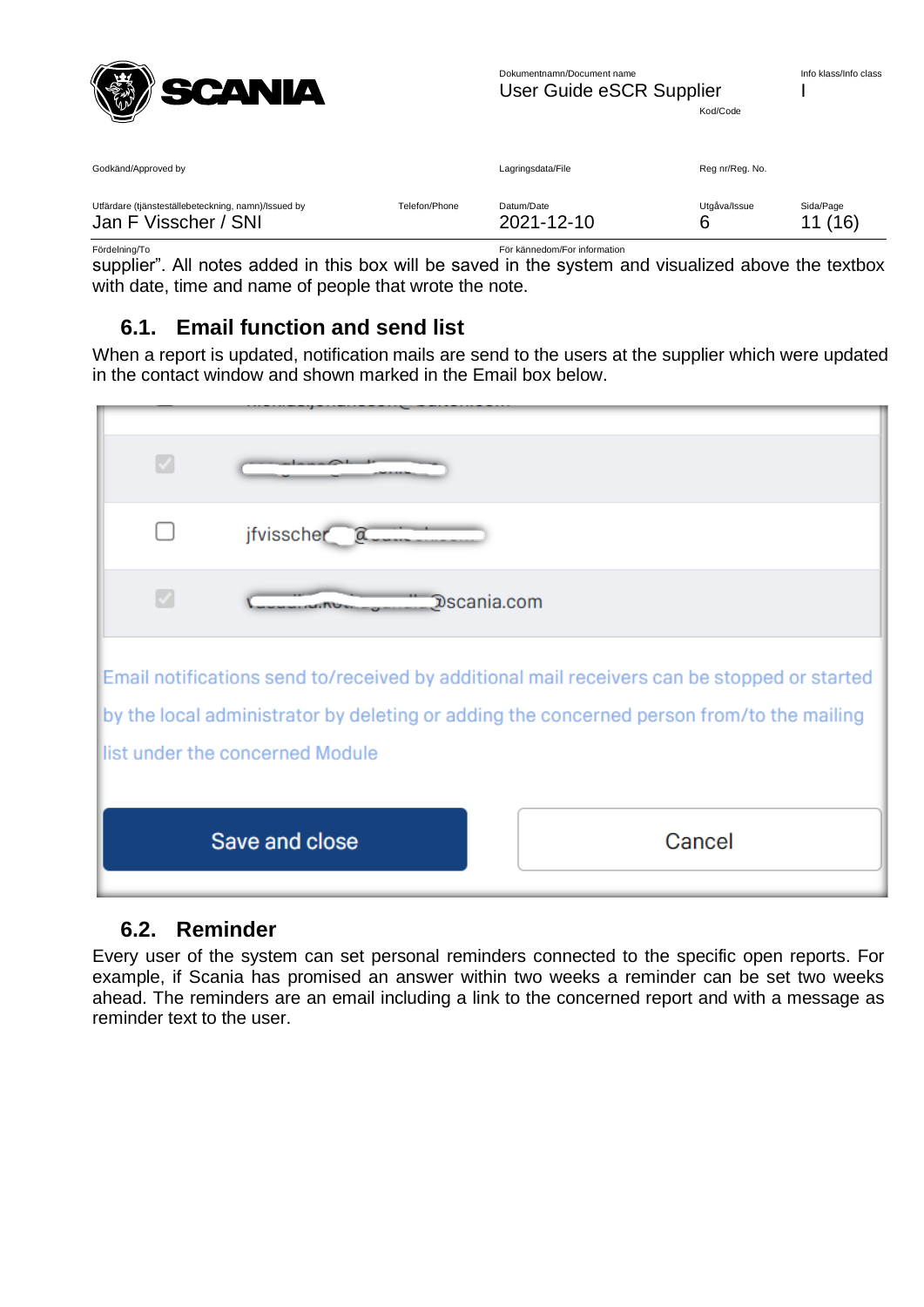

Dokumentnamn/Document name User Guide eSCR Supplier I

Kod/Code

| Godkänd/Approved by                                                         |               | Lagringsdata/File            | Reg nr/Reg. No.   |                     |
|-----------------------------------------------------------------------------|---------------|------------------------------|-------------------|---------------------|
| Utfärdare (tjänsteställebeteckning, namn)/Issued by<br>Jan F Visscher / SNI | Telefon/Phone | Datum/Date<br>2021-12-10     | Utgåva/Issue<br>6 | Sida/Page<br>12(16) |
| Fördelning/To                                                               |               | För kännedom/For information |                   |                     |
| Reminder                                                                    |               |                              |                   | $\times$            |
|                                                                             |               |                              |                   |                     |
| Date                                                                        |               | <b>Time</b>                  |                   | A                   |
| 2021-12-06                                                                  |               | 07:00                        |                   | $\checkmark$        |
|                                                                             |               |                              |                   |                     |
| Mail subject                                                                |               |                              |                   |                     |
|                                                                             |               |                              |                   |                     |
|                                                                             |               |                              |                   |                     |
| <b>Reminder text</b>                                                        |               |                              |                   |                     |
|                                                                             |               |                              |                   |                     |
|                                                                             |               |                              |                   |                     |
|                                                                             |               |                              |                   |                     |
|                                                                             |               |                              |                   |                     |
|                                                                             |               |                              |                   |                     |
| Save and close                                                              |               | Cancel                       |                   |                     |
|                                                                             |               |                              |                   | ▼                   |

### <span id="page-11-0"></span>**7.Closing of eSCR report**

The eSCR report shall always be closed by the responsible Sourcing Manager. When an eSCR report is closed the connected people at the supplier and Scania will get an e-mail from the system with the information that the report has been closed. The date / time that the case was closed is printed above the Close case box at the left bottom end of the form.

#### <span id="page-11-1"></span>**7.1. Withdrawn eSCR's**

It is possible for the supplier to request a withdrawal of a proposed change request, as long as the eSCR report is open. To do so the Sourcing Manager needs to put the decision to "Withdrawn from supplier" under the heading "Decision – SCR accepted". A rejected eSCR will be closed and saved in the system for history.

### <span id="page-11-2"></span>**7.2. Acceptance of approved change**

When Scania has accepted a suggested change, the supplier has to verify that the suggested change will be implemented. The verification of implementation with estimated date for PSW and first serial delivery shall be added in the box "Dialogue between Scania and supplier".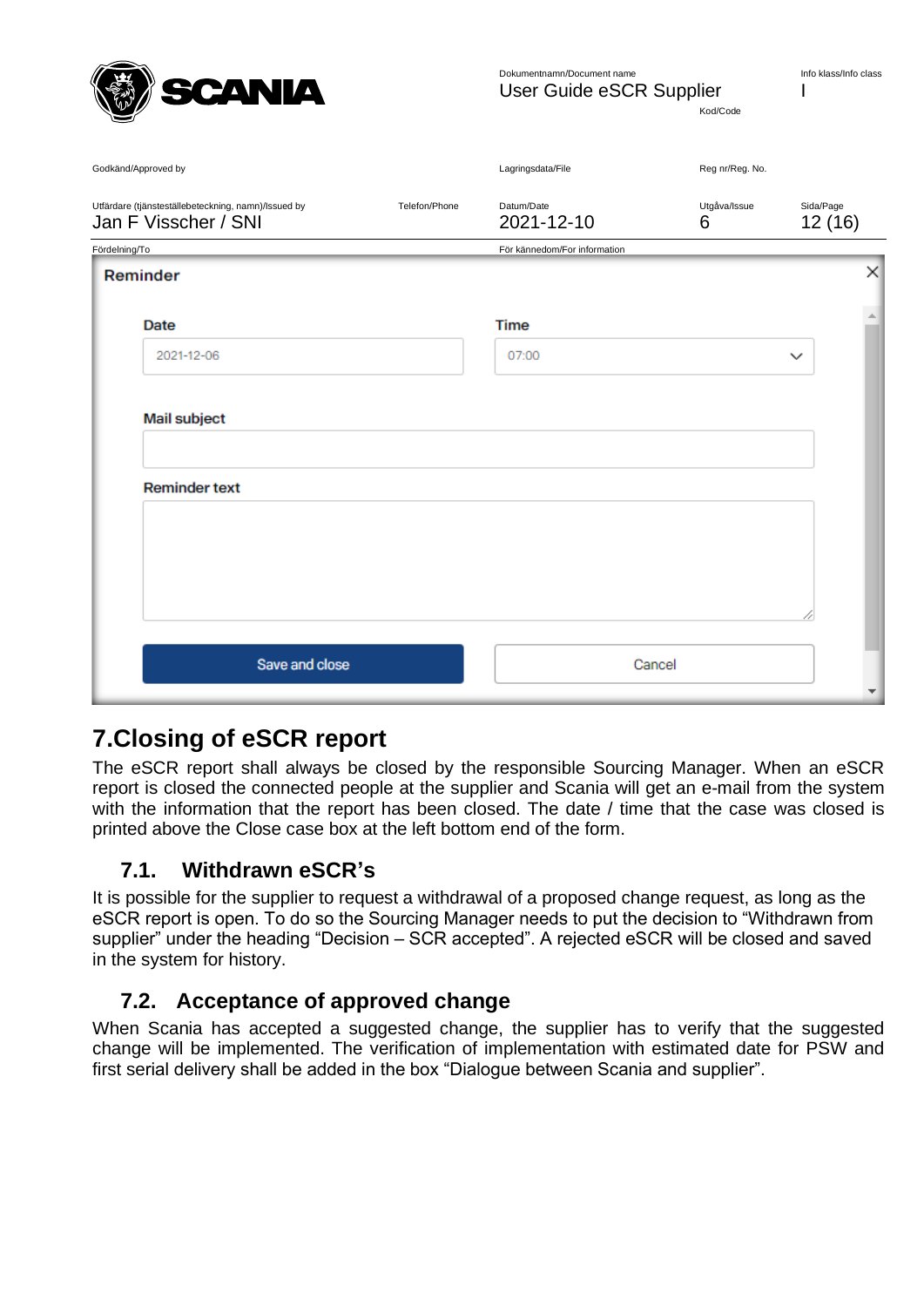| SCANIA |
|--------|
|--------|

| Godkänd/Approved by                                 |               | Lagringsdata/File | Reg nr/Reg. No. |           |
|-----------------------------------------------------|---------------|-------------------|-----------------|-----------|
| Utfärdare (tjänsteställebeteckning, namn)/Issued by | Telefon/Phone | Datum/Date        | Utgåva/Issue    | Sida/Page |
| Jan F Visscher / SNI                                |               | 2021-12-10        | 6               | 13(16)    |

Fördelning/To För kännedom/For information

# <span id="page-12-0"></span>**8.Search eSCR-report**

On the Main Menu it shows "My open eSCR cases", which is an overview of current open reports presented to the one having the Role "Responsible at Supplier".

The Main Menu also displays "Open eSCR cases at". This is an overview of current open reports to the supplier and from this block all supplier users can open the reports (see picture 8). The list contains links to open the reports. By clicking on the links (blue) the user will go in to the eSCR report.

| My open eScr cases                         |                           |                    | Number of open cases: 2 |
|--------------------------------------------|---------------------------|--------------------|-------------------------|
| <b>Number</b>                              | <b>Report Description</b> | <b>Issued Date</b> | <b>Supplier No</b>      |
| S024366                                    | eSCR                      | 2021-12-06         |                         |
| S023722                                    | eSCR                      | 2021-07-02         |                         |
| Open eScr cases at <b>Contract Control</b> |                           |                    | Number of open cases: 2 |
| <b>Number</b>                              | <b>Report Description</b> | <b>Issued Date</b> | <b>Supplier No</b>      |
| S024366                                    | eSCR                      | 2021-12-06         |                         |
| S023722                                    | eSCR                      | 2021-07-02         |                         |

### <span id="page-12-1"></span>**8.1. Search functionality**

To search SCR reports those were closed, open reports, or all reports. It is available in the main page the "Search" functionality.

| <b>EQ2</b>    | Home               | <b>Actions</b><br>$\checkmark$ | Search/ Update Contacts ^ | <b>User Guides</b><br>$\checkmark$ |
|---------------|--------------------|--------------------------------|---------------------------|------------------------------------|
|               | My open eScr cases |                                | Search Case               |                                    |
| <b>Number</b> |                    |                                | Update Contacts           | <b>Report Description</b>          |

The screenshot below shows the Search screen and an example of a Search. It is possible to define your search up to four rows (fields). Define your filter and press the "Search" button. The search result is shown in a table. The first column of this table is the SCR number (ID). It is a link and you can reach the report by clicking it. You can use the "Reset" button to clean all the previous filters that you have done.

The result of the Search can be exported to excel by clicking the button "Export to Excel".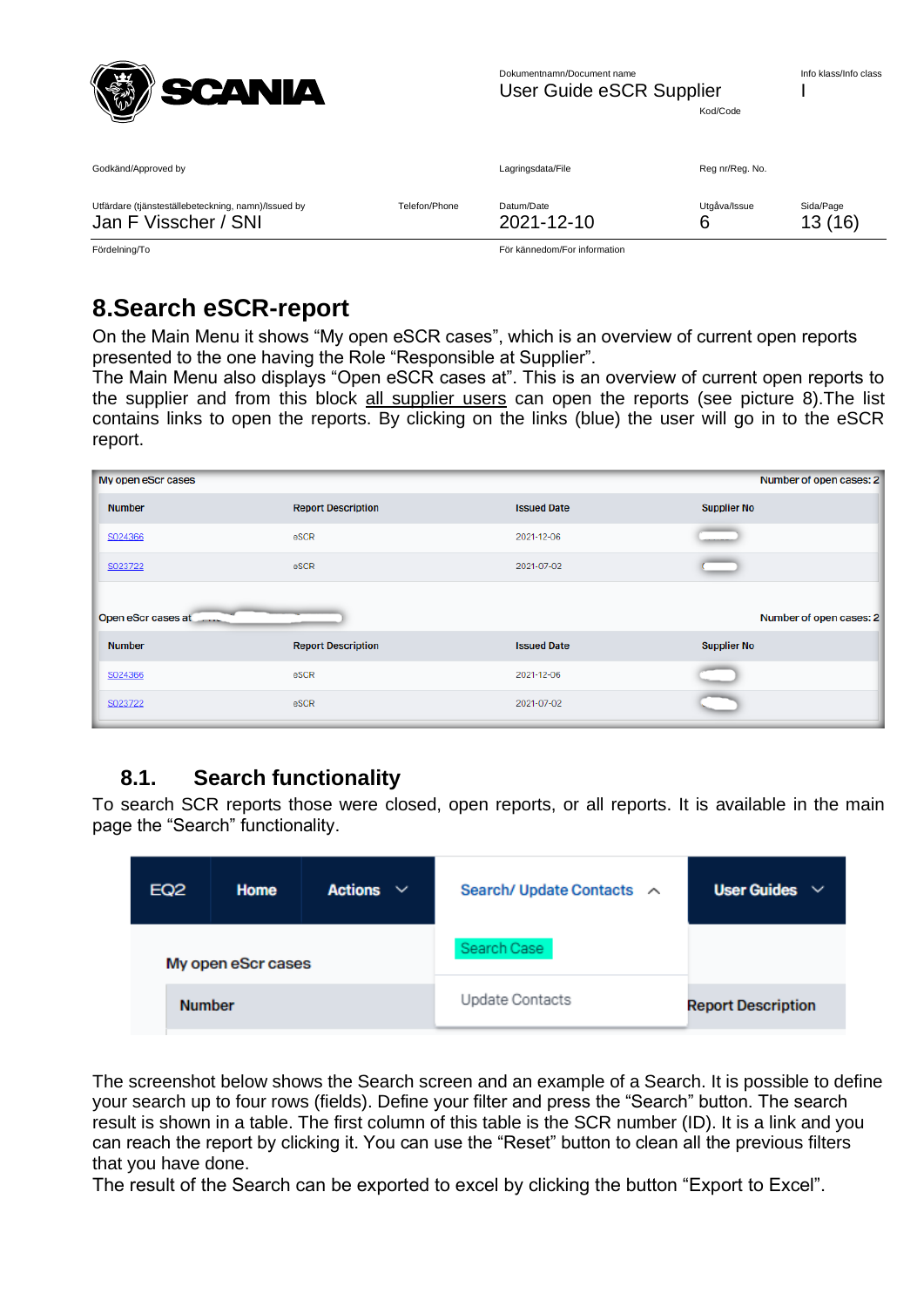

Kod/Code

| Godkänd/Approved by                                 |               | Lagringsdata/File | Reg nr/Reg. No. |           |
|-----------------------------------------------------|---------------|-------------------|-----------------|-----------|
| Utfärdare (tjänsteställebeteckning, namn)/Issued by | Telefon/Phone | Datum/Date        | Utgåva/Issue    | Sida/Page |
| Jan F Visscher / SNI                                |               | 2021-12-10        | 6               | 14 (16)   |

Fördelning/To För kännedom/For information

| <b>Module</b> |                                                             |              |                                                                                                                     |              | <b>Report status</b>    |                                  |                                   |                                   |                                |              |                    |                    |
|---------------|-------------------------------------------------------------|--------------|---------------------------------------------------------------------------------------------------------------------|--------------|-------------------------|----------------------------------|-----------------------------------|-----------------------------------|--------------------------------|--------------|--------------------|--------------------|
| $-$ eSCR      |                                                             |              |                                                                                                                     | $\checkmark$ |                         | - All Reports (not withdrawn)    |                                   | $\checkmark$                      |                                |              |                    |                    |
|               | Column                                                      |              |                                                                                                                     |              | Condition               |                                  |                                   | Value                             |                                |              | Operator           |                    |
| $\checkmark$  | - Issued date                                               |              |                                                                                                                     | $\checkmark$ |                         | - Is greater than or equal to >= | $\checkmark$                      | 2021-01-01                        |                                | $\checkmark$ | <b>AND</b>         |                    |
|               |                                                             |              |                                                                                                                     |              |                         |                                  |                                   | Valid DateFormat (YYYY-MM-<br>DD) |                                |              |                    |                    |
| $\checkmark$  |                                                             |              |                                                                                                                     | $\checkmark$ |                         |                                  | $\checkmark$                      |                                   |                                | $\checkmark$ |                    |                    |
| $\checkmark$  |                                                             |              |                                                                                                                     |              |                         |                                  |                                   |                                   |                                |              |                    |                    |
|               |                                                             |              |                                                                                                                     | $\checkmark$ |                         |                                  | $\checkmark$                      |                                   |                                | $\checkmark$ |                    |                    |
| $\checkmark$  | Reset                                                       |              | To avoid long waiting times and / or a possible error message, limit the expected result by defining more criteria. | $\checkmark$ |                         |                                  | $\checkmark$                      |                                   |                                | $\checkmark$ |                    |                    |
| Search        | 3 matching results were found<br><b>Search Results eScr</b> |              |                                                                                                                     |              |                         |                                  |                                   |                                   |                                |              |                    |                    |
| Id            | <b>Issued</b><br>Date                                       | <b>Buyer</b> | <b>Supplier</b>                                                                                                     |              | <b>Design</b><br>Change | <b>Process</b><br>Change         | Other<br>Change                   | <b>Approved</b>                   | <b>Part number Description</b> |              | <b>Case Closed</b> | <b>Duns Number</b> |
| S023385       | 2021-04-27                                                  | <b>D65</b>   |                                                                                                                     |              | No                      |                                  | <b>No</b><br>Yes, On<br>condition | plasttite 45                      | ): Thr form screw              | 2021-11-15   |                    |                    |
| S023722       | 2021-07-02                                                  | <b>D65</b>   |                                                                                                                     |              | No                      |                                  | <b>No</b><br>Yes.On<br>condition  | ): Nut                            |                                |              |                    | $-$ and            |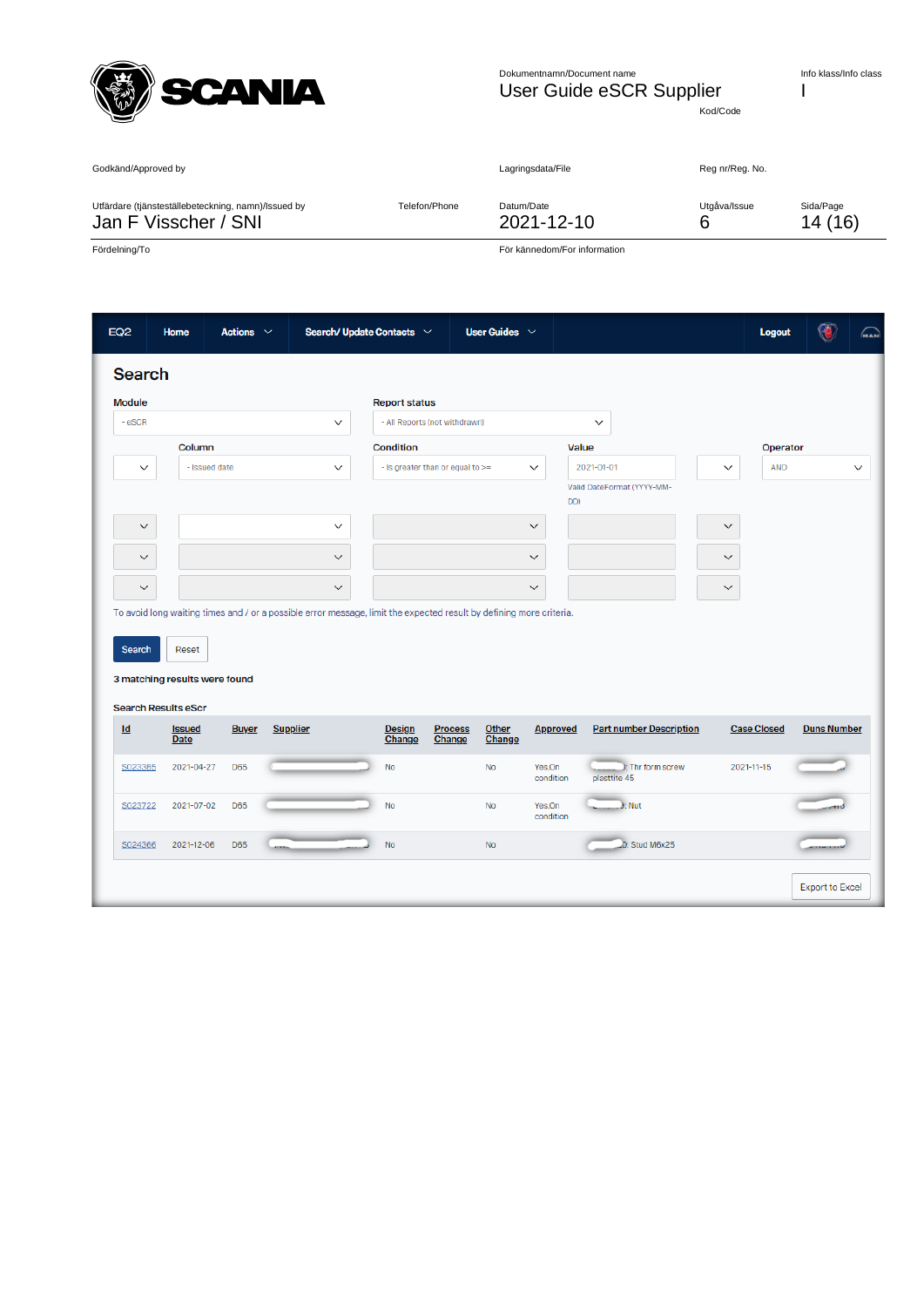

Kod/Code

| Godkänd/Approved by                                 |               | Lagringsdata/File | Reg nr/Reg. No. |           |
|-----------------------------------------------------|---------------|-------------------|-----------------|-----------|
| Utfärdare (tjänsteställebeteckning, namn)/Issued by | Telefon/Phone | Datum/Date        | Utgåva/Issue    | Sida/Page |
| Jan F Visscher / SNI                                |               | 2021-12-10        | 6               | 15(16)    |

Fördelning/To För kännedom/For information

# <span id="page-14-0"></span>**9.Appendix 1, SCR life cycle**